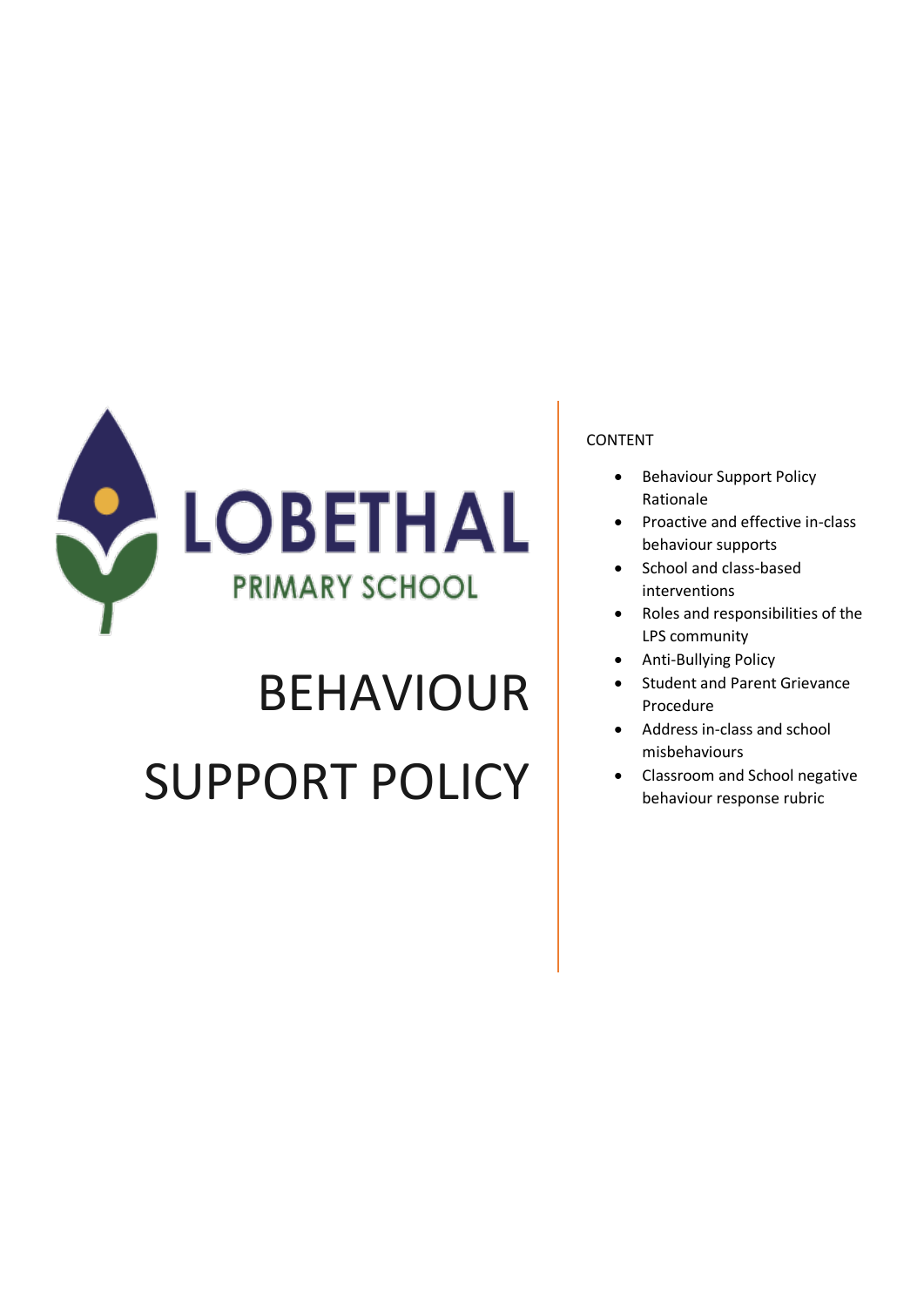# **Rationale**

The purpose of this behaviour support policy is to:

- Ensure **effective, consistent and fair behaviour support** for students at Lobethal Primary **School**
- Assist LPS students to be **safely included and participate in learning in a positive way** that respects other students and staff
- Promote **positive, inclusive and respectful behaviours**
- Highlight that **connected relationships between students and staff is the fundamental basis of all behaviour support**
- Promote **supportive care by staff who model, teach, and guide appropriate behaviours**
- **Develop personal and social capabilities of students to understand and exercise their rights and responsibilities** so they are able to fully contribute towards a **safe and supportive learning environment**
- Provide behaviour management clarity to all LPS community

## Proactive and effective positive in-class behaviour supports

Staff at LPS acknowledge that developing positive relationships and connection to our students and their families is a fundamental aspect of quality teaching and student learning. Positive teacher-student relationships promote a sense of school belonging and encourage students to participate cooperatively. It is an essential aspect of our teaching and support positions as LPS staff to maintain these positive relationships with our students.

Staff have collated the effective and proactive measures that are actioned daily to support our students and promote positive behaviour and relationship building.

- Positive reinforcement and acknowledgement of positive choices
- Clear routines and expectations that are delivered consistently
- Greeting and farewelling students as individuals through various verbal and non-verbal practices ensuring a responsive classroom environment
- Circle time addressing any arising class or social issues providing students with an opportunity to accrue new social and emotional language
- Opportunities for gratitude and encouraging and adopting a growth mindset
- Praising the behaviours that are promoted within the class
- Using humour to diffuse manageable situations and then addressing the issue
- Students leading their learning
- Moments to check in with students through morning circle
- A calm can-do demeanour
- Use of class goals and rewards
- Restorative conversations and practices
- Affective statements
- Interception, brain breaks and relaxation sessions to provide students with self-regulation and energy release breaks
- $\bullet$  Morning checks are you ready to learn charts
- Moments to share achievements and recognise all student strengths
- Implementation of a whole school approach to the Berry Street Education Model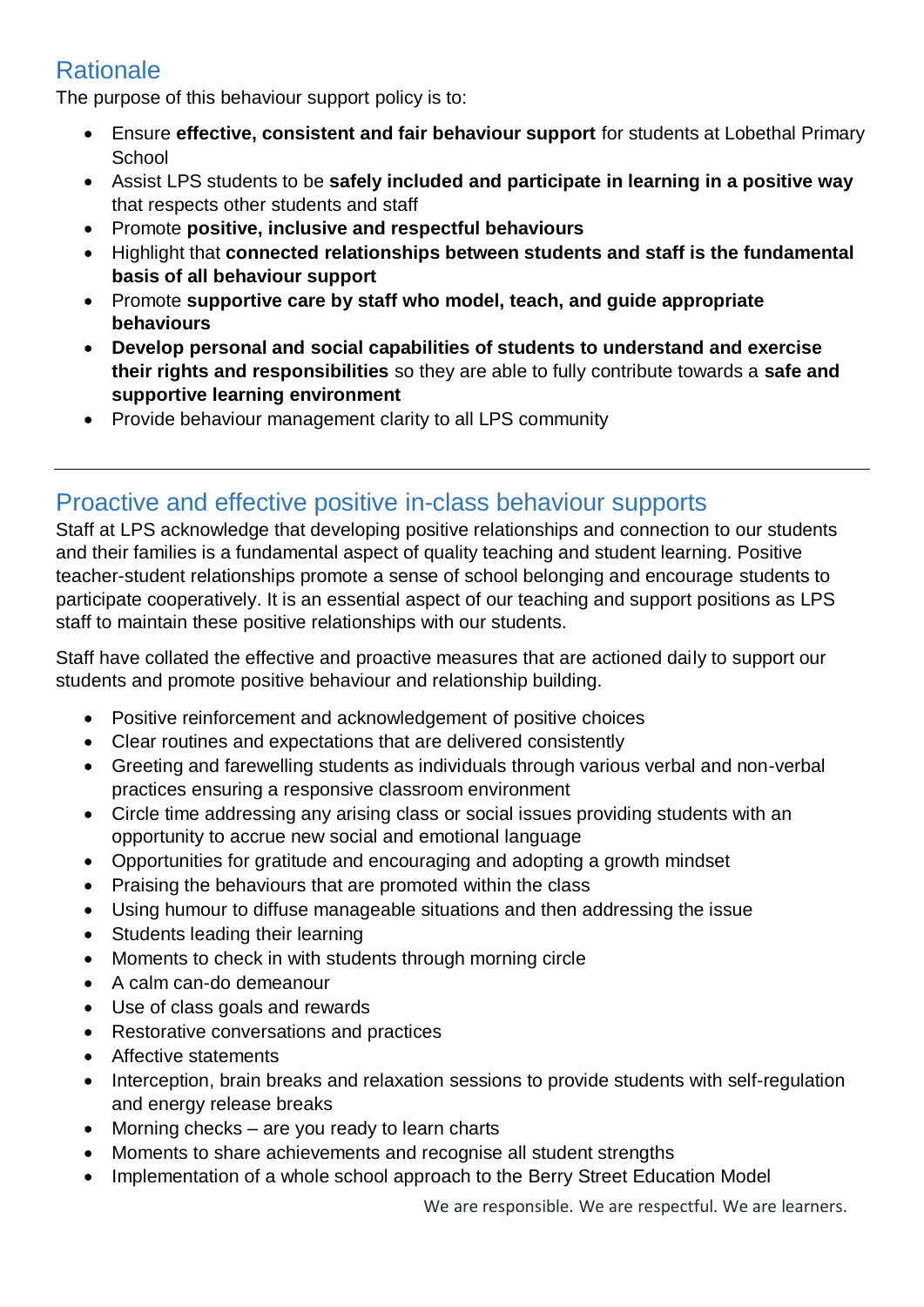• Trauma informed practices

# School and class-based interventions

| <b>Wellbeing groups</b>     | Collaborative approach towards positive relationship building, sustaining                                                                                |
|-----------------------------|----------------------------------------------------------------------------------------------------------------------------------------------------------|
| lead by Year 6/7            | student community, and ensuring the ethos of a buddy and role model                                                                                      |
| Wellbeing                   | system is maintained.                                                                                                                                    |
| <b>Ambassadors</b>          |                                                                                                                                                          |
| <b>Cocoon Room</b>          | A space specifically for students who require additional support to self-                                                                                |
|                             | regulate, accrue strategies to cope with big emotions, and require a                                                                                     |
|                             | sensory outlet                                                                                                                                           |
| Interoception               | A program for targeted students who require further assistance in                                                                                        |
| program                     | connecting to and learning to understand their own bodies and emotions;                                                                                  |
|                             | accruing a conscious perception of an internal bodily state (e.g. breathing                                                                              |
|                             | and one's heart beat)                                                                                                                                    |
| <b>Stillness play</b>       | A calming space to recharge and disengage as an alternative to lunch play                                                                                |
|                             | out on the oval                                                                                                                                          |
| Anti-bullying and           | Slogans for Steps initiative; an ongoing reminder of collaboratively collated                                                                            |
| values program              | school values on all school steps.                                                                                                                       |
| <b>Parent</b>               | These workshops are held to upskill parents, families and staff here at LPS                                                                              |
| workshops<br><b>Student</b> | and local hills schools.                                                                                                                                 |
| workshops                   | Student workshops from programs such as Headspace, First aid, Sammy                                                                                      |
| <b>Bullying Audit</b>       | D. foundation/Carly Ryan Foundation                                                                                                                      |
| <b>Wellbeing for</b>        | This is done every 2 terms to ensure bullying intervention is effective<br>This framework is embedded throughout the school as the principles are        |
| learning and life           |                                                                                                                                                          |
| framework                   | what underpin our foundation to support students to become strong,                                                                                       |
| Gardening                   | creative, and resilience learners to set the trajectory for lifelong wellbeing.<br>Promotes connection between growing food and good diets, develop life |
| program                     | skills and increase environmental awareness.                                                                                                             |
| <b>Addition of the</b>      | To enhance nature education for our students at LPS. Corresponds with                                                                                    |
| outdoor play                | the bush school program/philosophy                                                                                                                       |
| area: Pines area            |                                                                                                                                                          |
| <b>Bush school</b>          | Outdoor education and nature immersion                                                                                                                   |
| <b>Buddy bench</b>          | Promotes inclusion. A buddy bench is a safe place to seek support and/or                                                                                 |
|                             | social connection with others on the playground                                                                                                          |
| <b>One Plans</b>            | A single learning plan to support students with high support needs,                                                                                      |
|                             | students with verified disability, children and young people from Aboriginal                                                                             |
|                             | and Torres Strait Islander descent and students under the Guardianship of                                                                                |
|                             | the Minister                                                                                                                                             |
| <b>Wellbeing book</b>       | Purposely selected books that enhance student wellbeing and generate                                                                                     |
| section in the              | conversations around understanding emotions and emotive language                                                                                         |
| library                     |                                                                                                                                                          |
| Implementing                | School-wide positive behaviour support is a framework that brings together                                                                               |
| <b>SWPBS</b>                | school communities to develop positive, safe, and supportive learning                                                                                    |
|                             | cultures.                                                                                                                                                |
| <b>Keeping Safe:</b>        | Assists students of varying ages to recognise abuse and tell a trusted                                                                                   |
| <b>Child Protection</b>     | adult; understand what is appropriate and inappropriate touching;                                                                                        |
| <b>Curriculum</b>           | understand ways of keeping themselves safe.                                                                                                              |
| <b>Berry Street</b>         | School wide approach to trauma informed practices                                                                                                        |
| <b>Educational</b>          |                                                                                                                                                          |
| <b>Model</b>                |                                                                                                                                                          |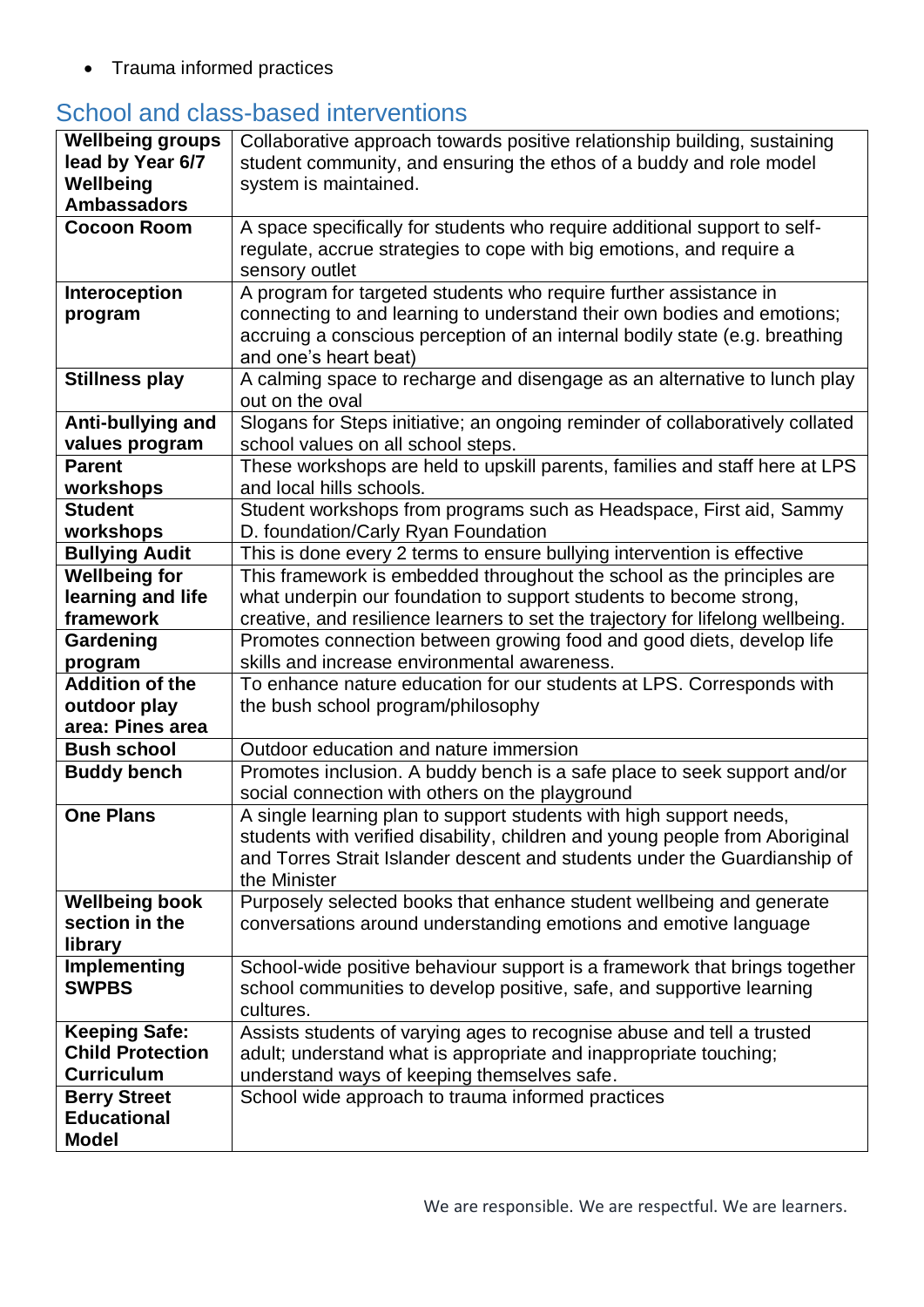# Roles and Responsibilities of the LPS community to promote positive behaviour

Through the **Australian Student Wellbeing Framework** we identify the importance of staff, students, and families cultivating a shared understanding of positive behaviour and how this supports effective teaching and learning. We each have a role to play in ensuring that our school is a safe, positive, and inclusive environment. This involves addressing behaviours of concern when they occur and supporting those involved and affected by these behaviours.

#### Department staff:

- Model and promote behaviour that value diversity, demonstrates respect for and inclusion of all children and young people, and promotes a positive school climate.
- Explicitly teach students about safe and inclusive behaviours, and the core values of the school (school norms).
- Support the participation of all students, taking measures to support the inclusion of students who are at higher risk of exclusionary responses to their behaviours (including children in care and children with disabilities).
- Work with parents, caregivers, families, service providers and the community to support students affected by behaviours of concern.
- Provide timely intervention in response to behaviours of concern
- Provide visible, consistent and planned responses to behaviours of concern to foster trust and confidence.
- Support students to be physically and psychologically safe.

#### Parents and Families:

- Model and promote safe, respectful and inclusive relationships with their own children, students, other parents/caregivers, and school staff.
- Support their children to develop safe behaviours at home.
- Talk to their children about behaviour including unsafe behaviours to help them to understand what it is, why it is harmful and how to respond.
- Work collaboratively with the school to resolve concerns about behaviour when the incidents occur, in accordance with the school's procedures.
- Consider recommendations and engage in specialist support through student support services and external organisations.

#### Students:

- Follow and action the school code of conduct
- Treat others in a way that demonstrates respect and inclusiveness.
- Ensure their verbal, physical and online interactions are safe, respectful and inclusive.
- Take a stand when they see behaviours of concern in person or online, by safely intervening or seeking help from adults to intervene.
- Support their friends to behave in safe, respectful and inclusive way if their friends are engaging in behaviours of concern, including by seeking help from trusted adults.

\_\_\_\_\_\_\_\_\_\_\_\_\_\_\_\_\_\_\_\_\_\_\_\_\_\_\_\_\_\_\_\_\_\_\_\_\_\_\_\_\_\_\_\_\_\_\_\_\_\_\_\_\_\_\_\_\_\_\_\_\_\_\_\_\_\_\_\_\_\_\_\_\_\_

## Anti-Bullying Policy

*"Bullying is an ongoing and deliberate misuse of power in relationships through repeated verbal, physical and/or social behaviour that intends to cause physical, social and/or psychological harm" – National definition of bullying Education Council (2018)*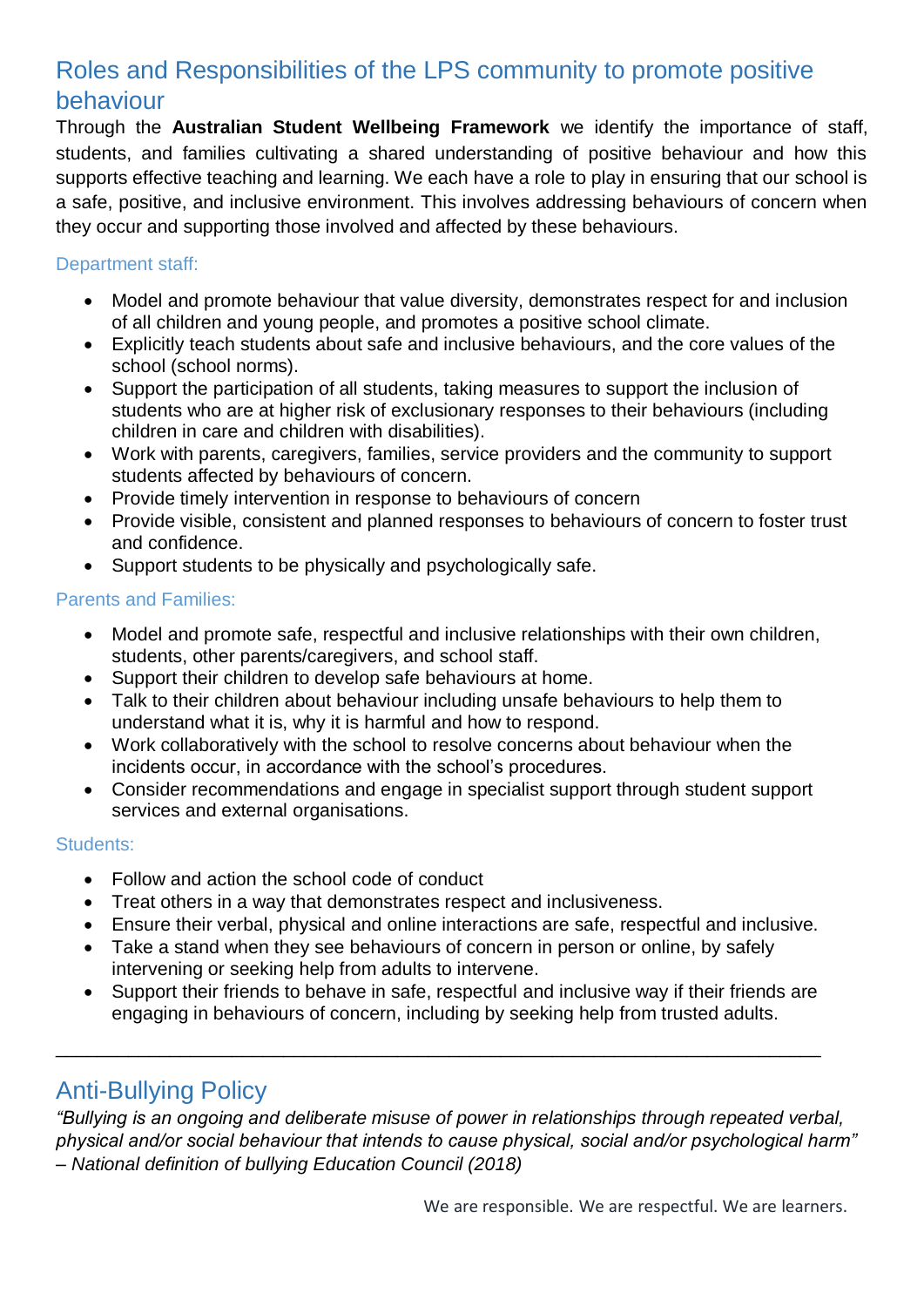Our Anti Bullying Policy is derived from the following DfE Bullying Prevention Strategy principles:

#### **Principles**

- 1. Visible leadership inspires positive environments for children
- 2. Communities are inclusive and connected
- 3. Children and young people are active participants
- 4. Educators, families, professionals and community members work together in partnership
- 5. Communities model, promote and support positive and respectful behavior.

#### **LPS vision**

Lobethal Primary School strives on providing a safe and inclusive environment for all members of our community, promoting a strong sense of belonging. We also endeavor to protect; the student's right to learn and the teacher's right to teach.

#### Definitions:

Bullying: A repeated, targeted behaviour that can be physical, verbal or psychological with an intent to cause fear, distress or harm to another and/or take away an individual's power or safety.

Harassment: Behaviour towards a person that causes mental or emotional suffering, which includes unwanted contacts without a reasonable purpose, insults, threats, touching, or offensive language. Harassment may be an ongoing pattern of behaviour or it may be a single act.

Violence: Violence is the intentional use of physical force or power, threatened or actual, against another person(s) that results in psychological harm or injury. Violence may involve provoked or unprovoked acts.

Discrimination: Discrimination occurs when people are treated less favourably than others because of their race, culture or ethnic origin; religion; physical characteristics; gender; sexual orientation; age; ability or disability. Discrimination is often ongoing and commonly involves exclusion or rejection.

#### **Rationale**

At Lobethal Primary School everyone has the right to be safe and learn in an environment that is free from bullying. Bullying can have a significant detrimental impact on a student's mental health and wellbeing, consequently impacting engagement and academic success. It is vital for school community to work together to support the social and emotional development of all students which includes preventing and protecting students from bullying and giving them the skills to deal with bullying experiences.

## **Roles and responsibilities:**

Leaders:

- Educate the school community about bullying, including the impacts and consequences
- Speak to all parties involved including any relevant witnesses. Ensure evidence is presented and the incident is documented.
- Contact parents/carers of all parties about the incident and subsequent consequences
- Proportional consequences are implemented, these could range from an apology letter to a suspension. If bullying is an ongoing issue, the student should be referred to a Behaviour Support Coach.
- Connect students/families to mental health support services if required.
- Organise relevant awareness and support programs

Teachers: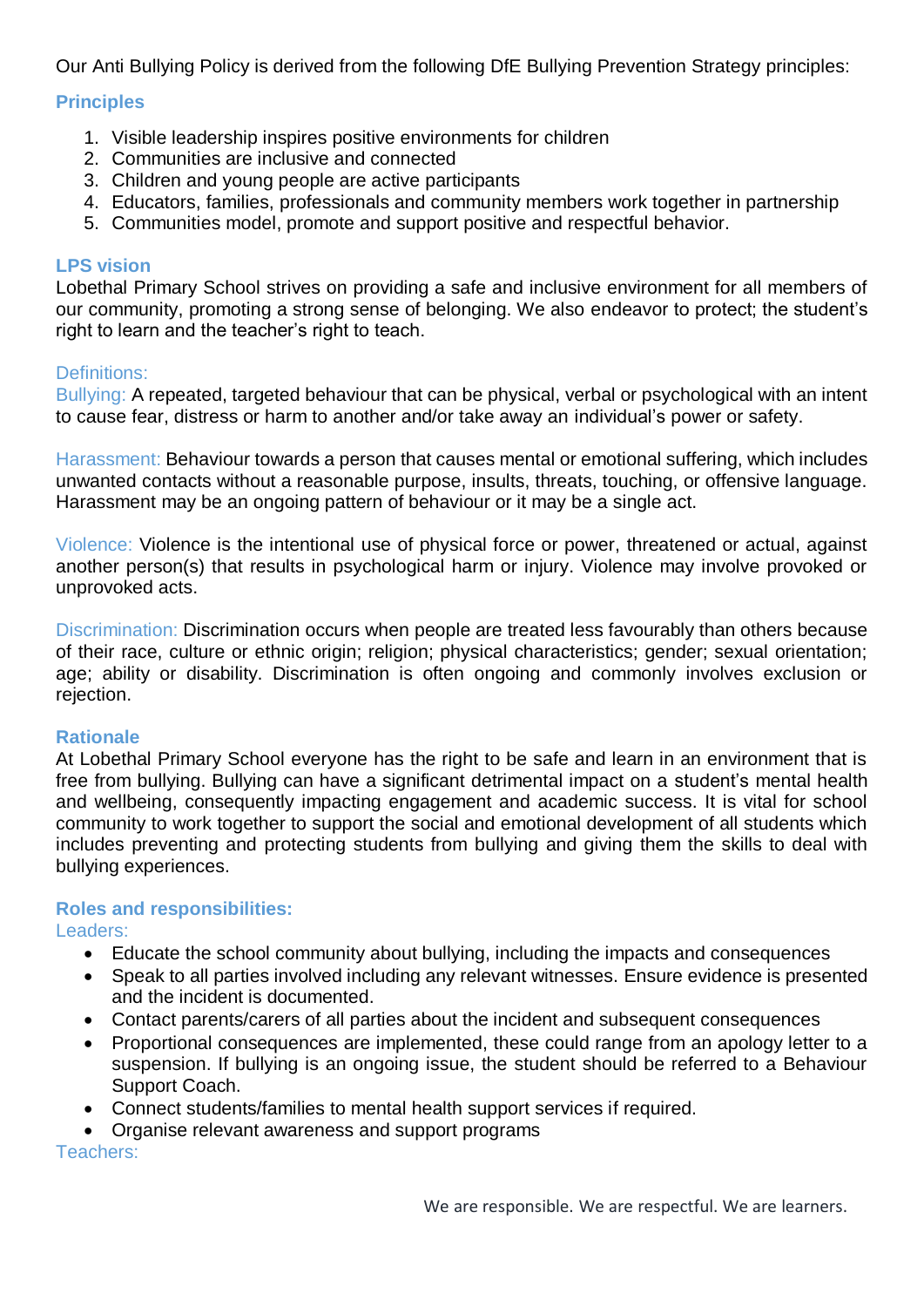- BSEM and KS: Child Protection Curriculum programs are delivered to promote inclusiveness, resilience, conflict resolution and problem solving.
- Students are explicitly taught about safe play and interactions, managing wellbeing and establishing positive relationships.
- Students are taught how to identify bullying and respond to it, including reporting to an adult.
- Reinforce the bullying policy with students are the start of each year with reviews when relevant.
- Refer any concerns to leadership
- Involve students in restorative conversations and practices when working through reported incidents.

• Ongoing monitoring and check-ins with students who have been impacted by bullying. Parents/carers:

- Support the school's expectation that safe behaviours will always be demonstrated
- Report any incidents of bullying to a staff member
- Work in collaboration with school staff to support their child if they are experiencing bullying or if their child is bullying others.

#### Students:

- Use school appropriate problem-solving skills.
- Access support to solve the problem.
- Report incidents of bullying to a trusted adult as soon as possible.
- Show respect and consideration for peers and teachers.

### Grievance Procedure **How to address grievances:**

At Lobethal Primary School we encourage restorative practices and conflict resolution. We pride ourselves in maintaining positive relationships between the school, students and our community to provide our students with a safe and respectful learning environment. However, in the event of a grievance, the following guidelines may be used.

\_\_\_\_\_\_\_\_\_\_\_\_\_\_\_\_\_\_\_\_\_\_\_\_\_\_\_\_\_\_\_\_\_\_\_\_\_\_\_\_\_\_\_\_\_\_\_\_\_\_\_\_\_\_\_\_\_\_\_\_\_\_\_\_\_\_\_\_\_\_\_\_\_\_\_\_\_\_

- $\checkmark$  We communicate authentically, and listen to others before expressing our viewpoint
- We follow the DfE *Code of Ethics*, and the DfE *Bullying Prevention Strategy* and act with honesty and truthfulness
- $\checkmark$  We strive for a positive workplace culture and learning environment through raising morale, taking responsibility, and being solution focused

| <b>STUDENTS</b>                                                                                                                                                                                                               | <b>PARENTS</b>                                                                                                                                                                                                                                                                                                                                                                                                                                        |
|-------------------------------------------------------------------------------------------------------------------------------------------------------------------------------------------------------------------------------|-------------------------------------------------------------------------------------------------------------------------------------------------------------------------------------------------------------------------------------------------------------------------------------------------------------------------------------------------------------------------------------------------------------------------------------------------------|
| with a grievance should:                                                                                                                                                                                                      | with a grievance should                                                                                                                                                                                                                                                                                                                                                                                                                               |
| 1. Talk to the person about the<br>problem<br>2. Talk to any staff member<br>about the problem at an<br>appropriate time<br>3. Arrange a meeting with the<br>principal or student<br>wellbeing leader to discuss<br>the issue | 1. Arrange a time to speak to the relevant teacher(s)<br>about the problem<br>2. If dissatisfied, make an appointment with the<br><b>Student Wellbeing Leader</b><br>3. If dissatisfied, make an appointment with the<br>principal<br>-this could be followed up with a phone call at a<br>later stage to monitor the situation<br>-further discussion with all parties concerned<br>-organising external DECD support services for<br>family/student |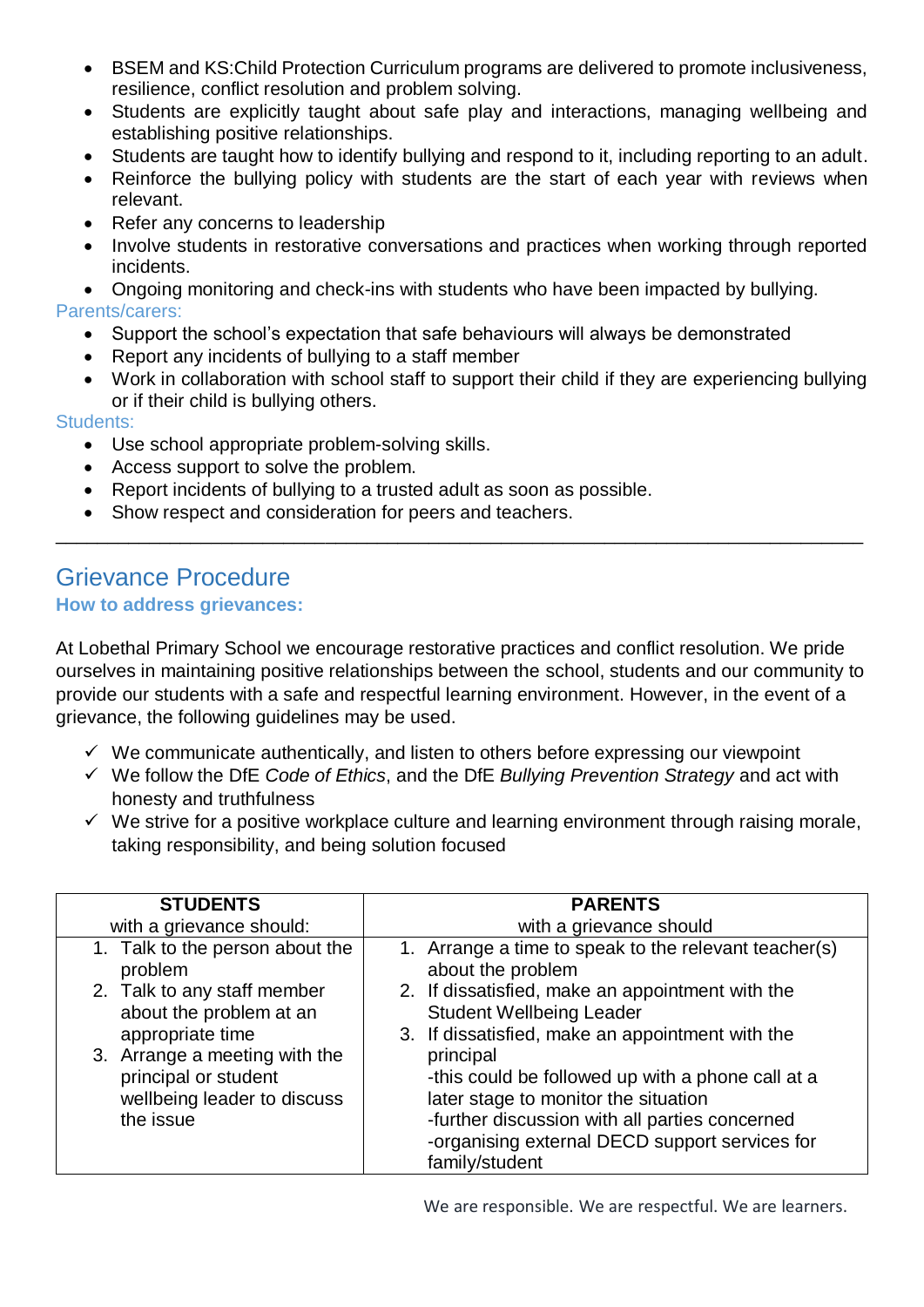| speak to your | 4. If the issue is unresolved,<br>parents/caregivers                                 | 4. If the problem is still apparent a further meeting will<br>be arranged between parents, teacher and<br>principal.                                                                                                                                                                                   |
|---------------|--------------------------------------------------------------------------------------|--------------------------------------------------------------------------------------------------------------------------------------------------------------------------------------------------------------------------------------------------------------------------------------------------------|
| timeframe     | 5. Expect the issue to be<br>addressed as quickly as<br>possible within a reasonable | 5. Contact DECD Education Complaint Unit (ECU) on<br>1800 677 435 - they will provide additional advice<br>and support to parents and will review complaints<br>that have not been resolved at the school.<br>6. If parents are still dissatisfied contact the<br>Ombudsman at www.ombudsman.sa.gov.au |

# Addressing in-class and in-school misbehaviours

If staff need to address misbehaviour concerns these are the appropriate DfE response levels followed:

\_\_\_\_\_\_\_\_\_\_\_\_\_\_\_\_\_\_\_\_\_\_\_\_\_\_\_\_\_\_\_\_\_\_\_\_\_\_\_\_\_\_\_\_\_\_\_\_\_\_\_\_\_\_\_\_\_\_\_\_\_\_\_\_\_\_\_\_\_\_\_\_\_\_\_\_\_\_

| <b>Classroom level response</b>   | <b>School level response</b>            | <b>System level response</b> |
|-----------------------------------|-----------------------------------------|------------------------------|
| Reset and/or remind student       | Issue red card to front office or       | Behaviours documented        |
| of the school code of conduct     | <b>Wellbeing Leader for assistance</b>  | in EDSAS                     |
| State the offending behaviour     | Request for student to go to the front  | Suspension                   |
| and state the desirable           | office for discussion with Wellbeing    |                              |
| behaviour                         | leader or Principal                     |                              |
| Affective statements to           | Loss of play                            | Exclusion                    |
| determine underlying cause of     |                                         |                              |
| behaviour                         |                                         |                              |
| Appropriate reminder of           | Completion of a reflective thinking     | Expulsion                    |
| consequences                      | form with Principal or Wellbeing        |                              |
|                                   | Leader                                  |                              |
| Consequence relevant to           | Behaviour incident report completed     | Parent meeting to be         |
| behaviour (i.e. loss of play)     | - and behaviour documented              | organised                    |
| Student encouraged to utilise     | Parents/carers of all involved notified |                              |
| classroom calming corner or       | of behaviour and actions taken          |                              |
| Cocoon Room                       |                                         |                              |
| Issue red card to front office or | Behaviours documented in EDSAS          |                              |
| wellbeing leader if behaviour     |                                         |                              |
| persists/is violent               |                                         |                              |
| Timed session in buddy class      | Take/Send-home - if student             |                              |
| (Parents/carers to be notified    | continues to escalate for an            |                              |
| either through a parent           | unhealthy period with minimal signs     |                              |
| notification letter OR            | of becoming calm and/or after all       |                              |
| communication book)               | intervention methods have been          |                              |
|                                   | exhausted                               |                              |
| Re-entry/reflective thinking      | Re-entry                                | Re-entry                     |
| form                              |                                         |                              |

## Classroom and School negative behaviour response rubric

This is a whole school approach to behaviour. Please note we, as a staff and school, ensure that we act on and implement the proactive and effective measures prior to resorting to this behaviour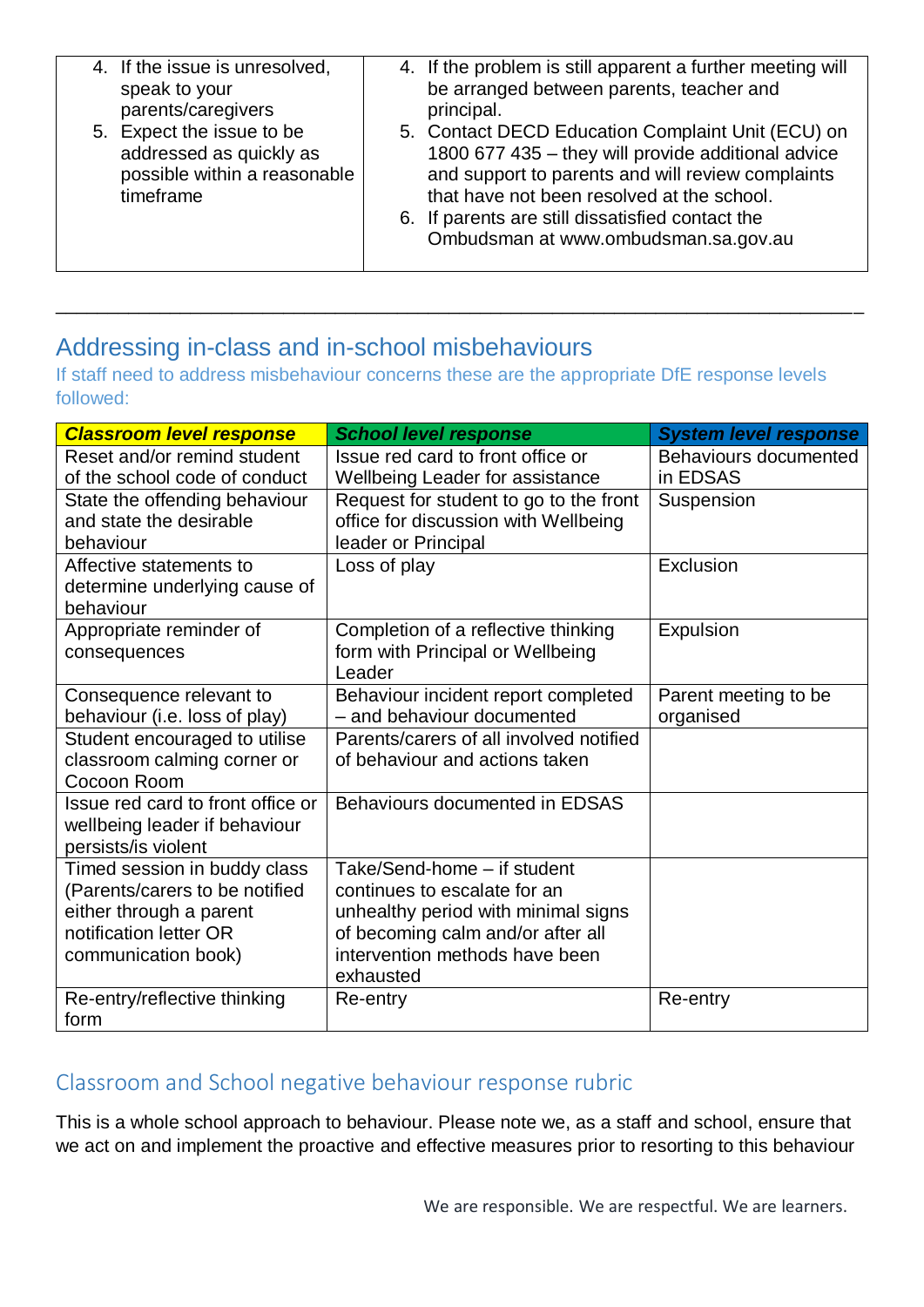response rubric. This rubric provides clarity, sets boundaries and provides consistency for students (and staff)

| <b>ACTIONS TAKEN</b><br>No particular order -<br>utilise most effective<br>intervention for individual<br>student | -Reminder 1<br>-Reminder 2                                                                                                                                      | -Timed in-<br>class reset<br>-Timed<br>outdoor<br>reset<br>-Cocoon<br>Room                                                                                               | visit<br>Timed<br>puday<br>class | -Parent/carer<br>notified using<br>reflection form<br>-Missed break in<br>meeting room                                          | -Phone call to<br>parents/carers<br>-Send Home<br>-Suspension<br>-Internal<br>suspension<br>-Leaders                        |
|-------------------------------------------------------------------------------------------------------------------|-----------------------------------------------------------------------------------------------------------------------------------------------------------------|--------------------------------------------------------------------------------------------------------------------------------------------------------------------------|----------------------------------|---------------------------------------------------------------------------------------------------------------------------------|-----------------------------------------------------------------------------------------------------------------------------|
| <b>VIOLENCE</b>                                                                                                   | * Rough play                                                                                                                                                    | * Repeated rough play<br>*Misuse of school property<br>(knocking over chairs)                                                                                            |                                  | * Unsafe behaviour<br>using hands and feet<br>* Pushing/shoving<br>* Threatening violence<br>* Pinching<br>* Scratching         | * Deliberate<br><b>Violence</b><br>* Biting<br>* Hitting<br>* Kicking                                                       |
| <b>THREATENED GOOD</b><br><b>ORDER</b>                                                                            | * Tapping<br>* Banging<br>* Swearing (low<br>level)<br>* Answering<br>back<br>*Preventing<br>others from<br>learning<br>*Disrupting<br>student<br>concentration | * Returning late to class with<br>no note<br>*Leaving classroom without<br>notice<br>* Slamming doors<br>* Lying<br>* Disrespectful actions eg.<br>Name calling, yelling |                                  | * Inappropriate<br>internet use<br>* Inappropriate<br>conversations for the<br>school environment<br>* Mobile phone in<br>class | * Deliberate<br>swearing at staff<br><i><b>*Stealing</b></i><br>* Sexualised<br>behaviours or<br>comments<br>* Verbal abuse |
| <b>THREATEN</b><br><b>SAFETY/WELLBEING</b><br>OF OTHERS                                                           | * Laughing at<br>others<br>*Humiliation<br>*Niggling at<br>others                                                                                               | * Name calling<br>* Inappropriate gestures<br>* Unsafe behaviours<br>* Throwing items and<br>school property                                                             |                                  | * Throwing items at<br>another person<br>* Harassment-<br>written, verbal, cyber<br>* Pushing furniture<br>over                 | * Deliberate unsafe<br>behaviour<br>* Sexual or racial<br>harassment                                                        |